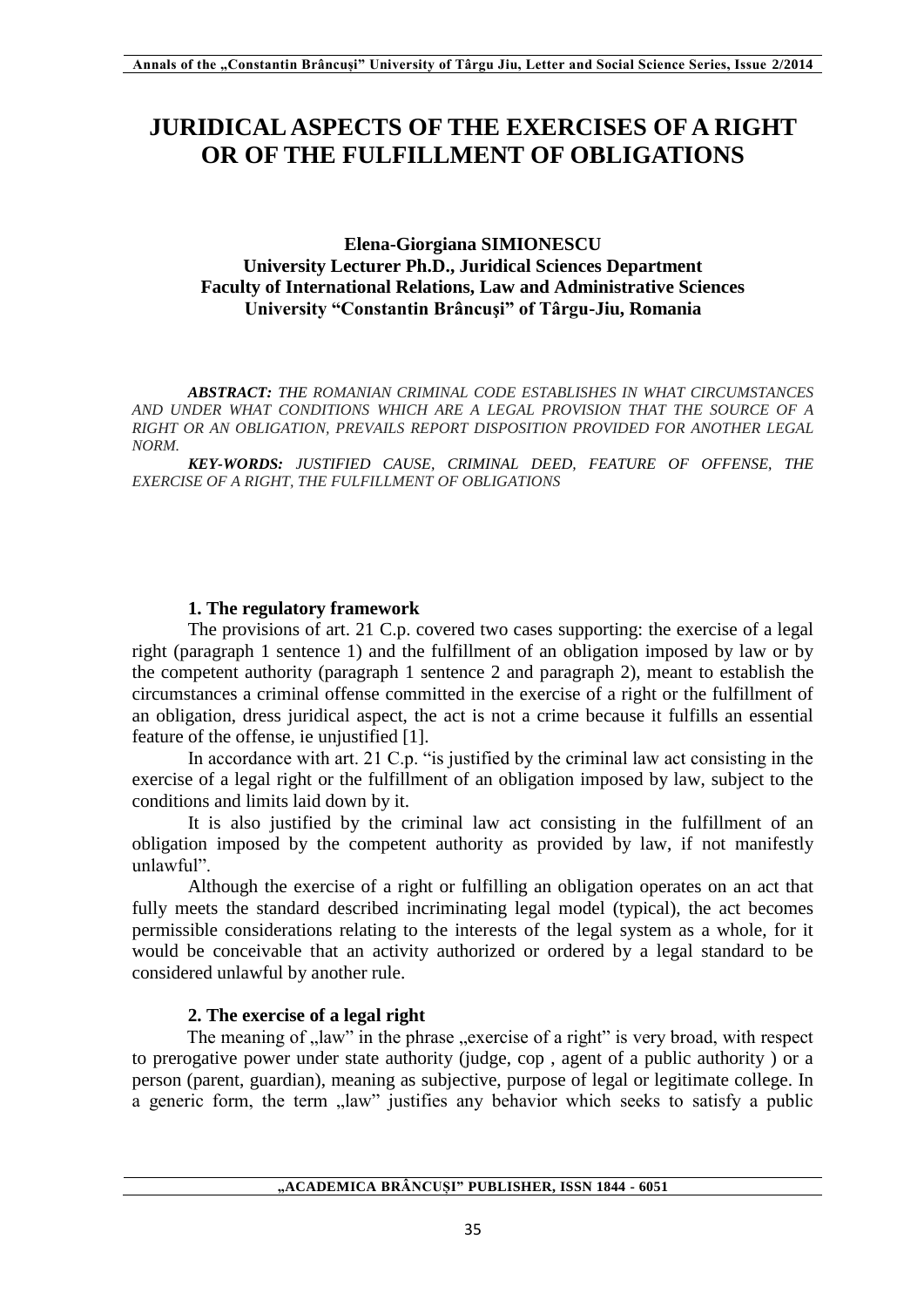concern or private inters permissible under the regulations in their entirety constitute legal order of a state [2].

In the exercise of a right, the literature [3] shows that it can be both a source of law (constitutional, organic or ordinary) and the acts (decisions, O.U.G., O.G., individual administrative acts), in custom, contract, or a provision of an international treaty [4], in so far as it is ratified by the Romanian state [5], or in Community legislation.

The exercise of of a right as justification to commit a criminal act may be cited as an official and a private citizen.

The exercise of of right doctrine [6] is exemplified by: parental authority or the right of parents of minors correction; exercise of constitutional rights; official authorization; exercise of creditor rights; a profession, trades or other occupations, according to the law; sports and sports competitions; persons enjoying immunity [7].

From literature and practice specialty [8], remember several instances where the exercise of a right appears as a supporting question:

a) The right of parents correction of minor children. Considered by most as a common law doctrine, the right of parents to apply small corrections severity of their children - without them they endanger the physical, mental or moral harm no dignity minor, does not influence the growth and education them - allowed and liable to remove illegal character in the case of low gravity acts (art. 206 C.p. - the threat) [9]. Right of correction may be delegated by parents to other people (educators, people in whose care the child is left), but can not be exercised by strangers.

b) Official authorization. Often the lack of authorization from the competent state body appears as a constituent element of the offense, so that removes authorization act provision in the criminal law itself. Assuming that the legislature has not provided the constituents, the existence of approval signifies a supporting causes (eg, exhumation of a corpse constitutive elements of the offense provided for in art. 383 C.p. - desecration of corpses or graves, but when he performed with the authorization issued by the competent state authority , would not be made illegal and therefore not an offense, the same port without the right of possession or non-lethal weapons in the category subject to authorization - art. 342 para. 2 C.p.; authorization detention [10] of a prisoner correspondence (art. 63 par. 3 of Law no. 254/2013 on the enforcement of sentences or measures involving deprivation of liberty ordered by the court in criminal proceedings  $[11]$ ).

c) Exercise of creditor rights (eg retention of title recognized by doctrine and jurisprudence in favor of the creditor on the debtor's property to meet the obligations arising in connection with that work, supporting a cause for offense of breach of trust - art . 238 C.p., committed refusal to refund method).

d) Pursue a profession, trade or other occupation in the law (eg, a doctor amputates an arm or do an operation and the patient dies from it, a historian reveals the evil deeds of a historical figure, a critical defects envisages a work of art, a painter or a sculptor exhibit nudes, night wears driver audible alarm etc.). In all these cases, carry out certain activities that correspond to the pattern described in an abstract rule incriminating, but they are lawful permits law as the result of inherent natural profession, trade, occupation offender without it to have strayed from normal duties.

e) Sports and sporting competitions. There are sports that, by their nature, necessarily involve a minimum of physical violence (injuries, collisions, homicide), but they have an illicit nature, as permitted by the rules of their conduct. Some authors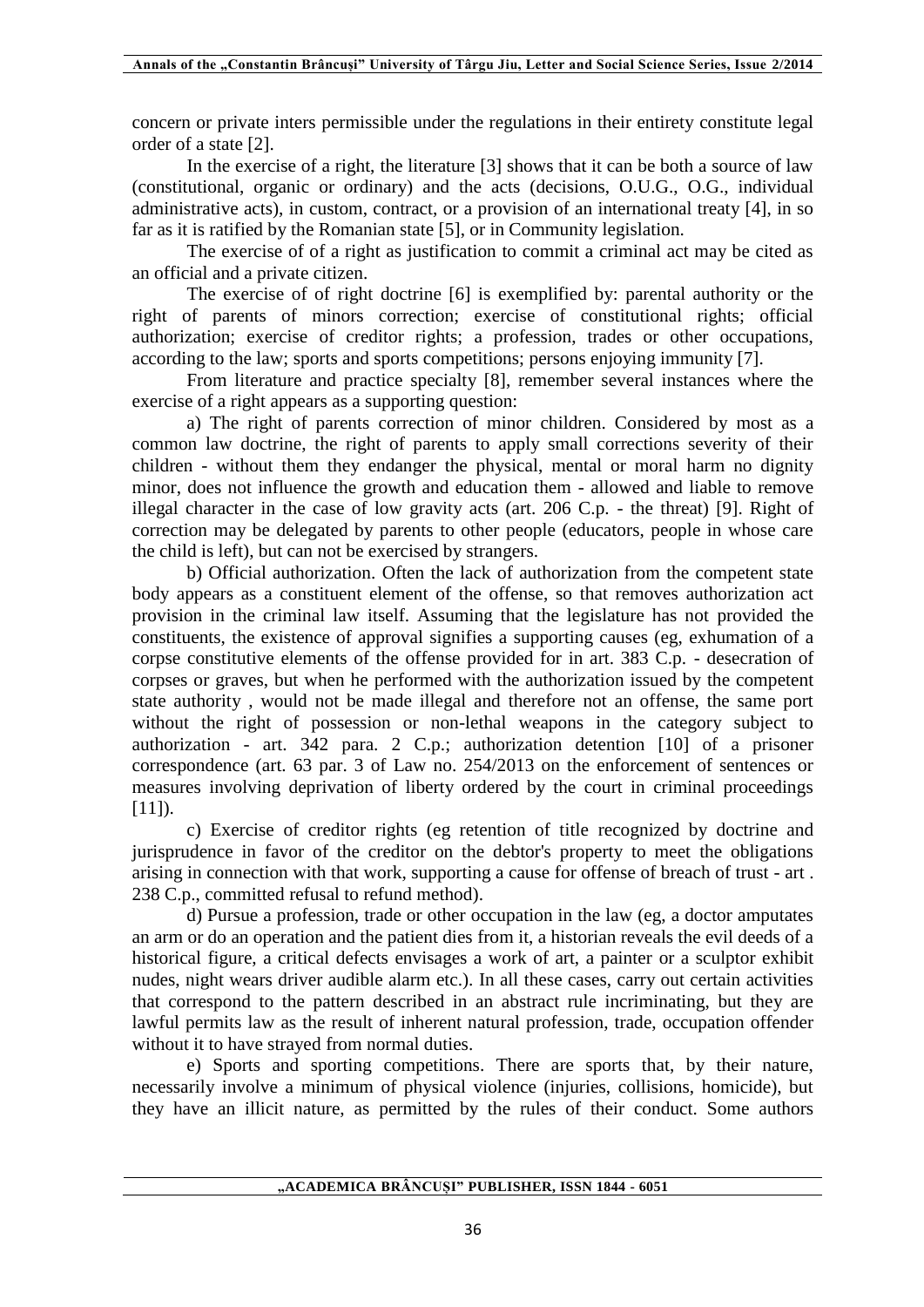consider that the violence exercised in sport can be justified on the basis of authorization, while other authors argue are justified and consent of the injured party [12].

f) Other situations in which it can invoke the exercise of a right. Civil law may allow committing acts that are under criminal law, for example, who bought a good, paying the real price from a person who had stolen it can not be convicted of concealment, because it will invoke the presumption possession has legal significance that title. In some cases, applying criminal laws have priority over other legal rules enshrining certain constitutional rights. For example, the right to an opinion, freedom of expression is limited by the provisions of art. 368 C.p. - public provocation that criminalises the act of incitement to hatred or discrimination; law journalist who may be punished for offenses committed under certain conditions through the press or harassment of a person (art. 208 par. 1 C.p.); owner's right to dispose by destruction of its own good (art. 253 par. 3, 4, 5 C.p.) etc.

## **2. Fulfillment of an obligation imposed by law or by the competent authority**

Fulfillment of an obligation may mean supporting a cause, whether it is an obligation stemming directly from a legal rule or a provision of the authority [13]:

- When the law provides that an activity must be met, therefore the activity can not be considered illegal, as it is under the law. For example, members of the public order (police, gendarmerie, border guards) can use physical violence or the armament [14], under the law, committing acts that formally can be included in article. 193 C.p. - Battery or other violence, art. 194 C.p. - injury, art. 205 C.p. - deprivation of liberty unlawfully, art. 253 C.p. - destruction) in the work of maintaining public order [15].

They are notorious in this regard, where policemen or gendarmes shoot firearms for restraining criminals, trying to flee after committing the crime; to prevent escape or escape from escort those in the legal status of detainees; to detain people on that evidence or probable cause that they committed a crime and fight back or try to fight back with weapons or other objects. The situation is the same people who make use of the weapon against the attacking soldiers serving in the guard, guard, escort, protection, maintenance and restoration of the rule of law, against those who committed the act, by surprise, jeopardize the purpose guarded, and against those who attack or impede military to execute combat missions.

Worth illustrated situations where police officers, gendarmes and intervention units, intervening in force to restore public order seriously violated using batons, tear gas, rubber bullets and other materials that are supplied to interventions resulted in bodily injury to members turbulent or anarchist groups, or the death of either of them.

Can benefit from this issue and supporting others, especially among the local police, the security services and protection of civil servants invested with authority by virtue of office duties prescribed by law, have the right and duty to take or require action, even by resorting to force and thus committing offenses under the criminal law. In these situations, individuals have an official capacity, which gives them the power to make direct application provisions imposed by law. It acts itself tort obligation ordered by function or profession [16].

- When the order to commit offense under the criminal law was issued by an authority supporting a cause execution unless the order is manifestly illegal. For example, the act of demolishing a building belonging to another person constitutive elements of destruction provided by art. 253 C.p. But if the demolition is done for the enforcement of a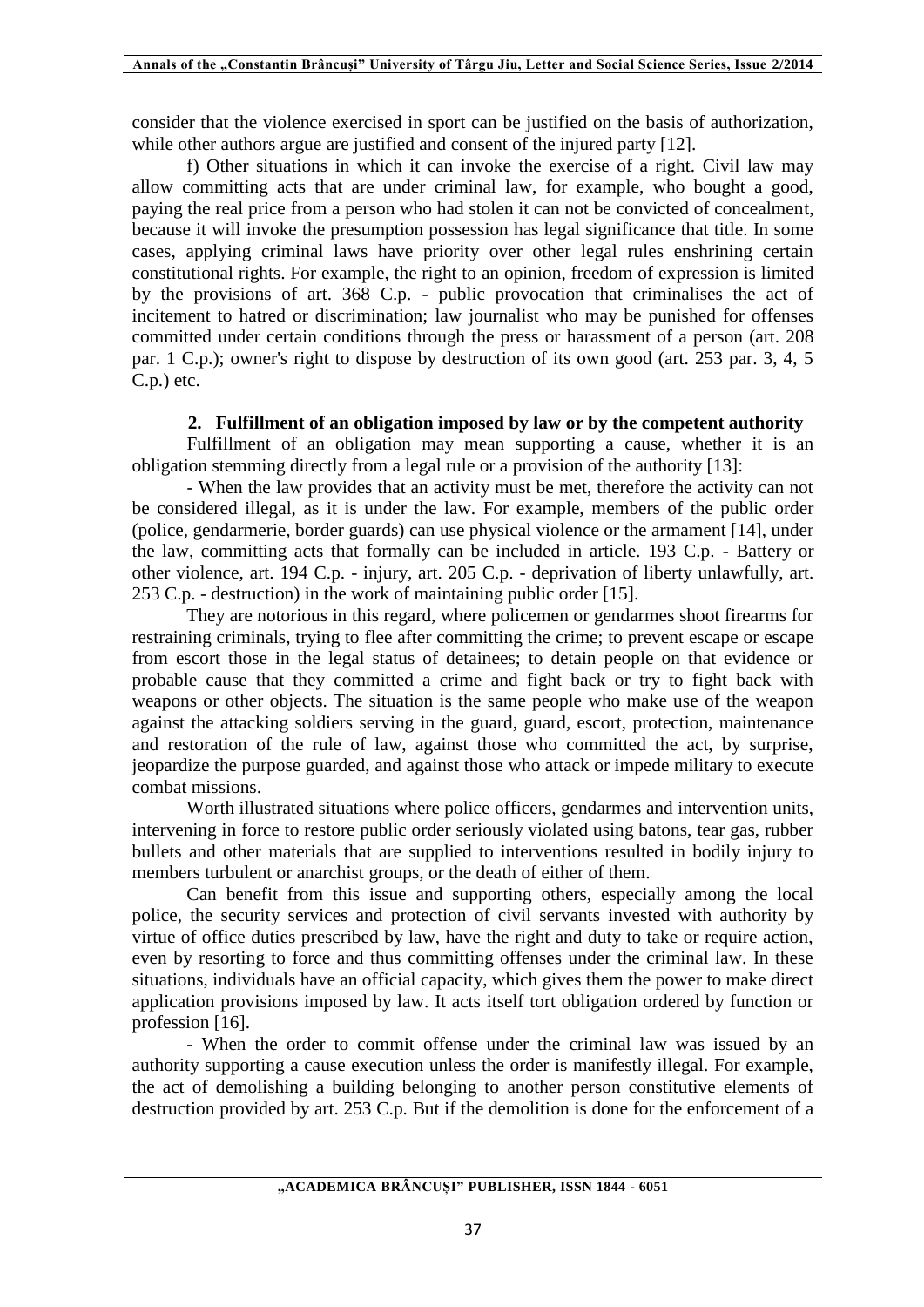judgment issued in this regard will not act contrary to legal order and shall not constitute an offense. Therefore, the execution of an illegal order and it falls under proof case, to the extent that the order is manifestly illegal. For example, the execution of an arrest warrant issued by a judge does not attract criminal liability of the person who executed, even when the arrest was ordered by competent material violation (illegal order). However, if the arrest was ordered by the mayor, the order is manifestly illegal and can not be a cause for supporting the man who executed.

So the order of the law justifies unconditional; what the law orders can only be fair. Sometimes, however, to justify the act itself offense is necessary, in addition to the order of law and order express legitimate authority or competent authority [17]. Legal order of the competent authority always justify the act offense; requires fulfillment of jurisdiction of the authority issuing the order and conditions of legality, compliance with the law of the order [18].

## **4. Conditions**

For an offense under the criminal law committed by the competent authority to be justified and thus be considered lawful, it must be noted the following cumulative conditions [19]:

a) To commit an offense under the criminal law, because no such facts, there can be no question of justification;

b) Deed be imposed by a provision emanating from the competent authority.

"Authority" means "power", "right to issue provisions to enforce obedience" and ", competent organ of state power to take action and to issue mandatory orders"; "Representative of such organ of state power" [20]. So the order given in such conditions must come from a legitimate body, entering in this category representatives of one of the three branches of government (legislative, executive, judicial).

First, an authority is legitimate if the upper and public (civil or military) are excluded private authority (eg, the prefect is considered a legitimate authority). Secondly, the authority shall be the competent authority to issue orders relating both to situations in which it is to apply the law and on how its application.

c) Order or the competent authority to take the form required by law, which means that it must contain the minimum information set out in law or other regulations. Appropriate orders, warrants, authorizations or other orders, which must contain the particulars required by the laws governing this area. An order that does not comply as required by law, even if emanating from a competent authority does not constitute a cause supporting enabling subordinate officials to evade criminal liability on the grounds that the act is permitted.

d) The order or the competent authority expressed in the form required by law, is not clearly illegal, which means that neither the first nor after a brief analysis of the person who executes it, it does not present the appearance of an illegal order. Where the charge order execution realizes that the order is unlawful act to be an offense, and he will respond with the criminal who gave the order. Order is not intended to supporting illegal unless they present an appearance of legality (it was issued in the form prescribed by law, is not obviously illegal). The order is manifestly illegal, for example, when ordered act is manifestly a crime that any person can tell [21].

In theory it was shown that the order is an imperative need, delivered in accordance with the law, the prerequisite to any kind of military action. This is the most important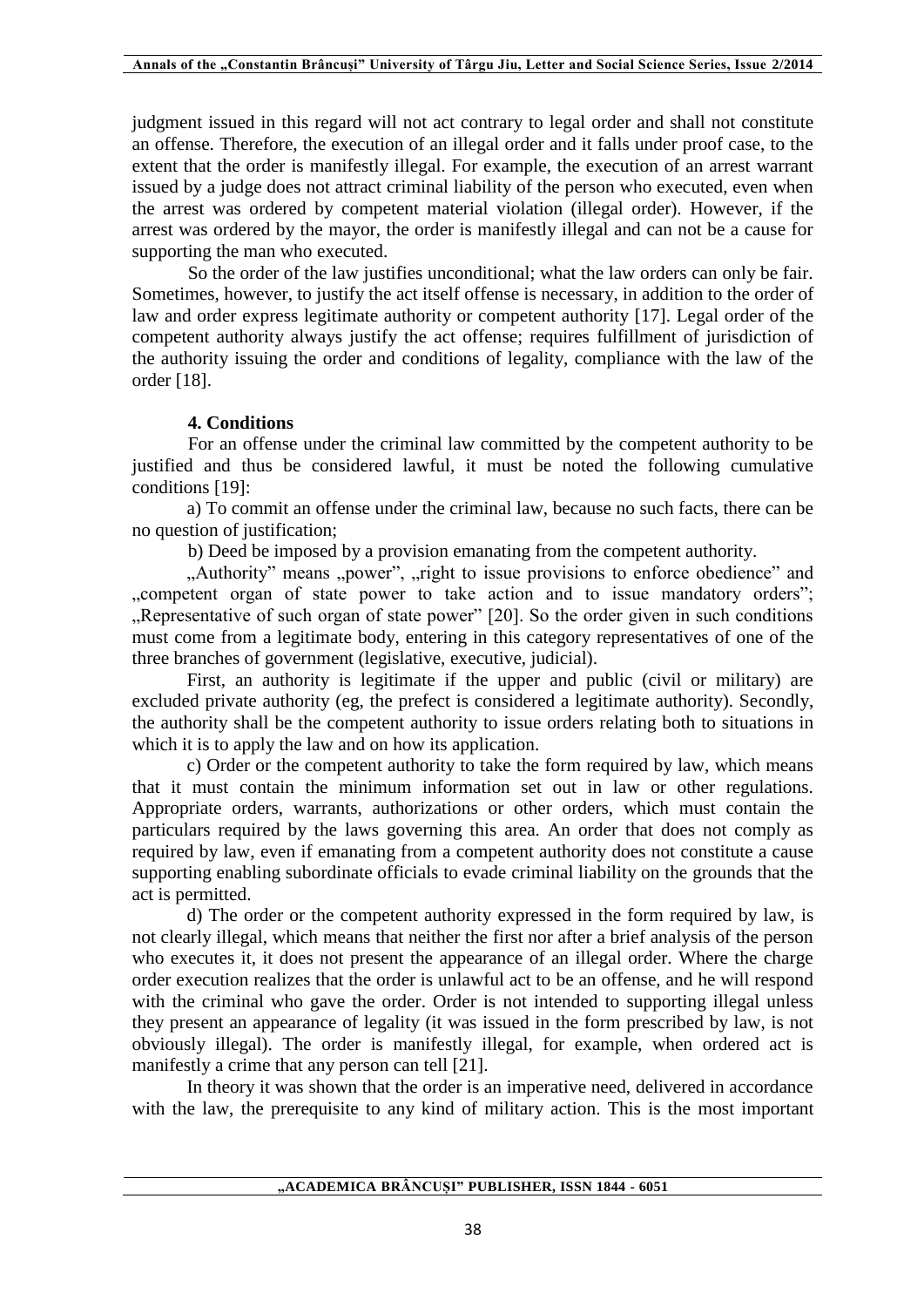element in the functional composition of any military structure, involving necessarily a big responsibility. Military personnel are forbidden to execute orders contrary to domestic law, the rules of armed conflict and international conventions to which Romania is a party. Consequently, the military can not be ordered execution of such orders, but neither may be civil or criminal liability as a result of the refusal to execute illegal orders [22].

e) Perpetrator to be competent to perform the disposal authority.

There can be no question of the impact of the case supporting the fulfillment of an obligation imposed by the competent authority whether that obligation falls outside contractor function attributions.

#### **Conclusions**

Acts committed in the exercise of a legal right and the fulfillment of an obligation imposed by law or by the competent authority are justified, are lawful, although operating on a legal deeds to the model described in a rule incriminating. They discount the antijuridic or not the deed, but not the typical character of the act; fact remains typical by the criminal law, but not contrary to the rule of law is based. As such, this will not attract criminal liability, but no other form of civil, administrative or disciplinary [23]. Where the exercise of a legal right comes into competition with the error actually is possible perpetrator intervention liability [24]. In the literature [25], the act committed pursuant to an order of the Authority, was admitted improper participation intervention solution and thus civil and criminal liability of the person who issued the order as moral instigator or copyright infringement.

#### **REFERENCES**

- [1]. C. Niculeanu, *Exercitarea unui drept sau îndeplinirea unei obligaţii - cauză justificativă în prevederile noului Cod penal*, "Law", no. 11/2011, p. 92.
- [2]. I. Molnar, *Exercitarea unui drept sau îndeplinirea unei obligaţii*, in G. Antoniu (coordinating), C. Bulai, C. Duvac, I. Griga, Gh. Ivan, C. Mitrache, I. Molnar, I. Pascu, V. Paşca, O. Predescu, *Explicaţii preliminare ale noului Cod penal,* vol. I, Legal Publishing House, Bucharest, 2010, pp. 205.
- [3]. Idem, pp. 205-206.
- [4]. See L. M. Trocan, *Guaranteeing the right to defense in light of the provisions of international treaties specialized in human rights and ECHR jurisprudence*, Annals of the "Constantin Brâncusi" University of Târgu Jiu, Juridical Sciences Series, Issue 4/2010, p.111-127.
- **[5].** [For](http://www.law.muni.cz/content/cs/proceedings)/For) an evolution of human rights in Romania, see L. M. Trocan, *The evolution of human rights in Romania*, Dny práva – 2010 – Days of Law, 1. ed. Brno : Masaryk University, 2010[\(http://www.law.muni.cz/content/cs/proceedings\)/](http://www.law.muni.cz/content/cs/proceedings)/For)
- **[6].** F. Streteanu*, Tratat de drept penal, Partea generală,* vol. I, C.H.Beck, Bucureşti, 2008, p. 540-543; I. Pascu, *Cauzele justificative*, în I. Pascu (coordinating), V. Dobrinoiu, T. Dima, M. A. Hotca, C. Păun, I. Chiş, M. Gorunescu, M. Dobrinoiu, *Noul Cod penal comentat. Partea generală*, vol. I, Legal Publishing House, Bucharest, 2012, pp. 169-170.
- [7]. See, for details, immunities judicial, political, diplomatic, family: I. Molnar, *Ordinul legii şi comanda autorităţii legitime*, in G. Antoniu (coordinating), C. Mitrache, R. M. Stănoiu, I. Molnar, V. Paşca, A. Filipaş, I. Ionescu, N. Iliescu, M. Basarab, *Noul Cod comentat*, vol. I (art. 1-56), C. H. Beck Publishing, Bucharest, 2006, p. 268.
- **[8].** F. Streteanu, R. Moroşanu, *Instituţii şi infracţiuni în Noul Cod penal*, Manual for use by trainers SNG, Bucharest, 2010, pp. 72-73; I. Pascu, *Cauzele justificative*, in I. Pascu (coordinating), *op. cit*., pp. 169-170.